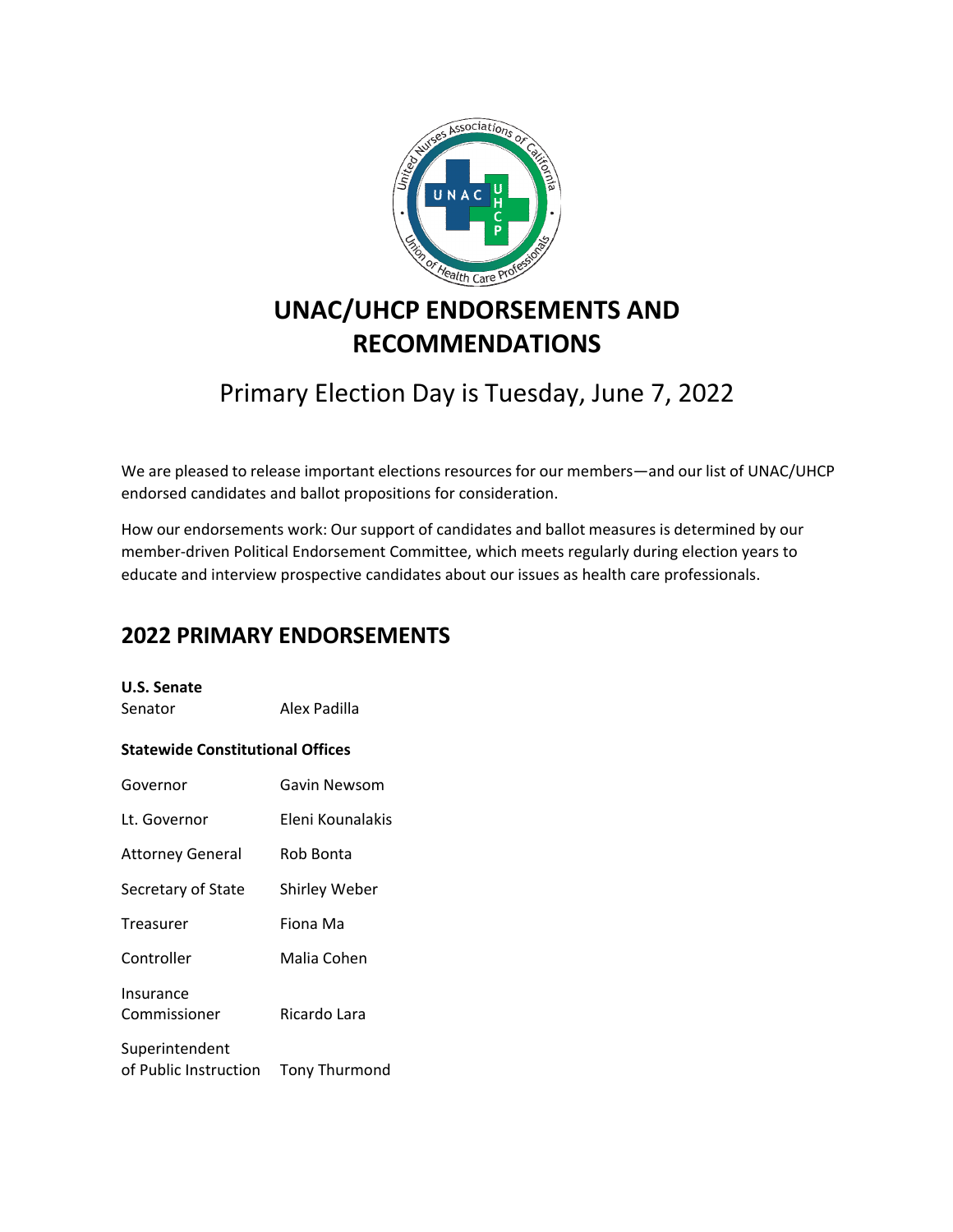## **California Senate**

| Senate District 2  | Mike McGuire          |
|--------------------|-----------------------|
| Senate District 6  | Paula Villescaz       |
| Senate District 10 | Aisha Wahab           |
| Senate District 14 | Ana Caballero         |
| Senate District 16 | Melissa Hurtado       |
| Senate District 18 | Steve Padilla         |
| Senate District 20 | Daniel Hertzberg      |
| Senate District 22 | Susan Rubio           |
| Senate District 24 | <b>Ben Allen</b>      |
| Senate District 26 | Maria Elena Durazo    |
| Senate District 28 | Lola Smallwood Cuevas |
| Senate District 30 | <b>Bob Archuleta</b>  |
| Senate District 34 | <b>Tom Umberg</b>     |
| Senate District 38 | Catherine Blakespear  |

## **California Assembly**

| <b>Assembly District 2</b>  | Jim Wood             |
|-----------------------------|----------------------|
| <b>Assembly District 4</b>  | Cecilia Aguiar-Curry |
| <b>Assembly District 5</b>  | Joe Patterson        |
| <b>Assembly District 6</b>  | Kevin McCarty        |
| <b>Assembly District 7</b>  | Ken Cooley           |
| Assembly District 10        | Eric Guerra          |
| <b>Assembly District 13</b> | Carlos Villapudua    |
| <b>Assembly District 14</b> | <b>Buffy Wicks</b>   |
| <b>Assembly District 15</b> | <b>Tim Grayson</b>   |
| <b>Assembly District 16</b> | Rebecca Bauer-Kahan  |
| <b>Assembly District 18</b> | Mia Bonta            |
| <b>Assembly District 19</b> | <b>Phil Ting</b>     |
| <b>Assembly District 20</b> | Liz Ortega           |
| <b>Assembly District 21</b> | Giselle Hale         |
| <b>Assembly District 23</b> | Marc Berman          |
| <b>Assembly District 24</b> | Alex Lee             |
| <b>Assembly District 25</b> | Ash Kalra            |
| <b>Assembly District 26</b> | Evan Low             |
|                             |                      |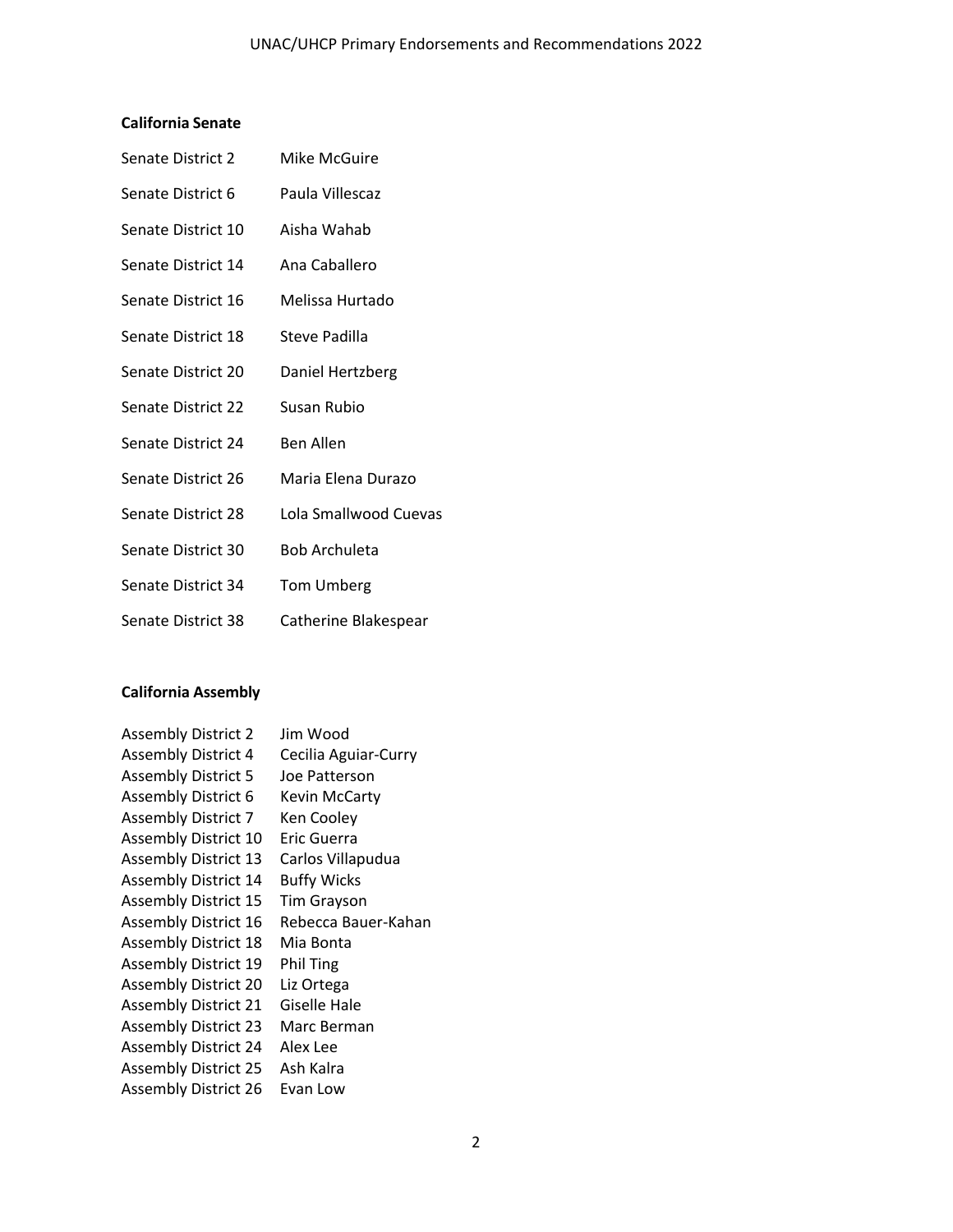Assembly District 27 Esmeralda Soria Assembly District 28 Mark Stone Assembly District 29 Robert Rivas Assembly District 30 Dawn Addis Assembly District 31 Joaquin Arambula Assembly District 35 Leticia Perez Assembly District 36 Eduardo Garcia Assembly District 37 Gregg Hart Assembly District 38 Steve Bennett Assembly District 40 Pilar Schiavo Assembly District 41 Chris Holden Assembly District 42 Jacqui Irwin Assembly District 43 Luz Rivas Assembly District 44 Laura Friedman Assembly District 45 James Ramos Assembly District 46 Jesse Gabriel Assembly District 47 Christy Holstege Assembly District 48 Blanca Rubio Assembly District 49 Mike Fong Assembly District 50 Eloise Reyes Assembly District 51 Rick Zbur Assembly District 52 Wendy Carrillo Assembly District 53 Freddie Rodriguez Assembly District 54 Miguel Santiago Assembly District 55 Isaac Bryan Assembly District 56 Lisa Calderon Assembly District 57 Reggie Jones‐Sawyer Assembly District 58 Sabrina Cervantes Assembly District 59 Phil Chen Assembly District 60 Esther Portillo Assembly District 61 Tina McKinnor Assembly District 62 Anthony Rendon Assembly District 64 Blanca Pacheco Assembly District 65 Mike Gipson Assembly District 66 Al Muratsuchi Assembly District 67 Sharon Quirk‐Silva Assembly District 68 Avelino Valencia Assembly District 69 Al Austin Assembly District 72 Diedre Nguyen Assembly District 73 Cottie Petrie‐Norris Assembly District 76 Brian Maienschein Assembly District 77 Tasha Boerner‐Horvath Assembly District 78 Chris Ward Assembly District 80 Georgette Gomez

#### **LA County Supervisor**

| District 1 | Hilda Solis |
|------------|-------------|
| District 3 | Henry Stern |